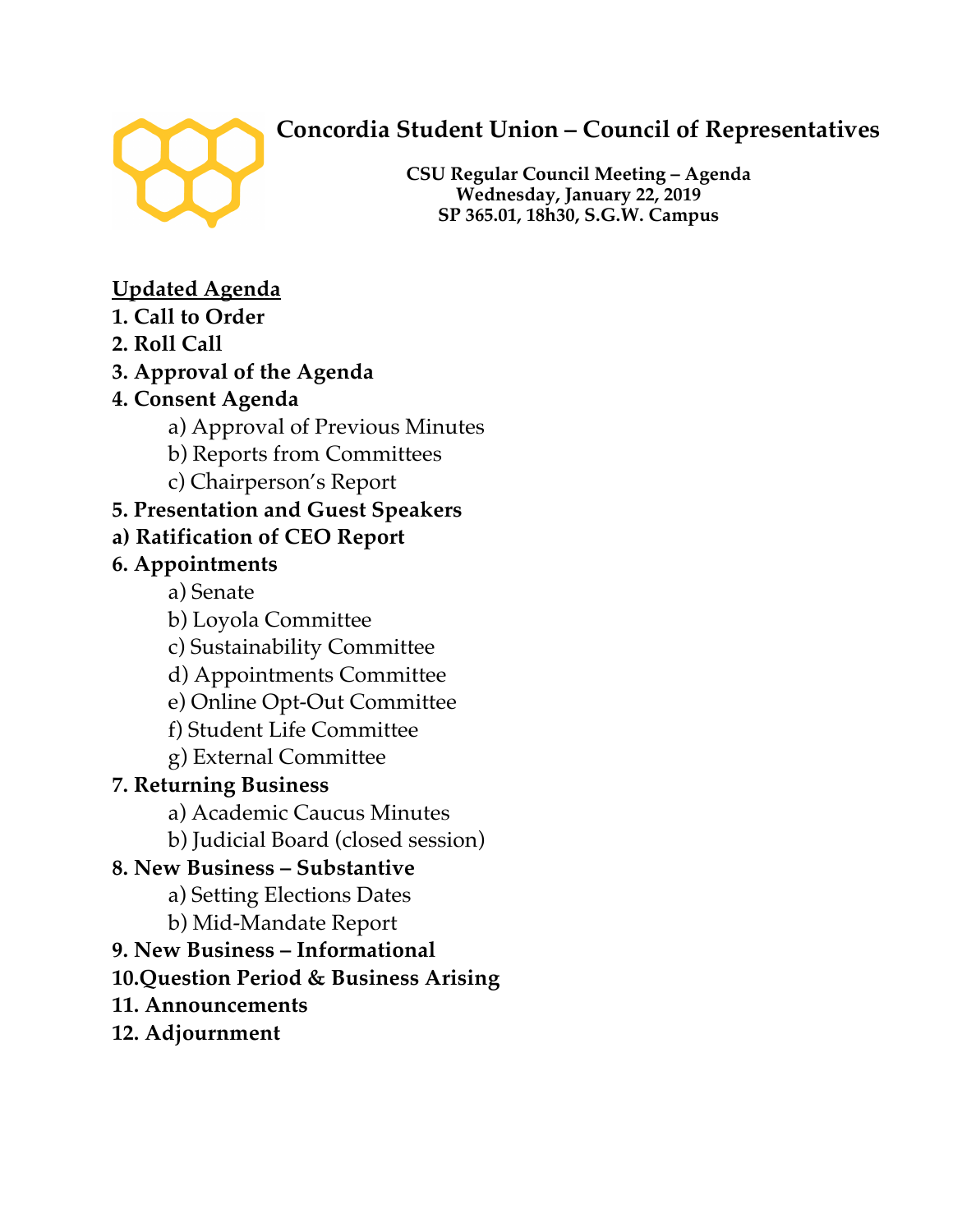# **1. CALL TO ORDER**

Meeting is called to order at **18h50**.

**We would like to begin by acknowledging that Concordia University is located on unceded Indigenous lands. The Kanien'kehá:ka Nation is recognized as the custodians of the lands and waters on which we gather today. TiohEá:ke/Montreal is historically known as a gathering place for many First Nations. Today, it is home to a diverse population of Indigenous and other peoples. We respect the continued connections with the past, present, and future in our ongoing relationships with Indigenous and other peoples within the Montreal community.**

## **2. ROLL CALL**

Council Chairperson: Caitlin Robinson Council Minute Keeper: S Shivaane

**Executives present for the meeting were:** Isaiah Joyner (External & Mobilization Coordinator), Désirée Blizzard (Finance Coordinator), Chris Kalafatidis (General Coordinator), Celeste-Melize Ferrus (Loyola Coordinator), Patrick Quinn (Academic & Advocacy Coordinator), Marin Algattus (Internal Affairs Coordinator).

**Councilors present for the meeting were:** Menachem Israily (Independent), Hannah Jamet-Lange (Arts & Science), Elizabeth Tasong (Arts & Science), Salman Fahim Syed (Gina Cody School of Engineering & Computer Science), Leigh Kusaj (Arts & Science), Esther Morand (Arts & Science), James Hanna (Gina Cody School of Engineering & Computer Science), Peter Zhuang (Fine Arts), Mitchell Schecter (John Molson School of Business), Mathew Levitsky-Kaminski (John Molson School of Business), Lauren Perozek (John Molson School of Business), Jeremya Deneault (John Molson School of Business), Tzvi Hersh Filler (Gina Cody School of Engineering & Computer Science), Sean Howard (Gina Cody School of Engineering & Computer Science), Maha Siddiqui (Arts & Science), Howard Issley (John Molson School of Business), Elias Huckel-Fidalgo (Arts & Science), Victoria Pesce (John Molson School of Business), Christiane Sakr (Arts & Science), Jarrad Haas (Fine Arts), Amman Houara (Arts & Science), Naomi Barney Purdie (Arts & Science).

**Executives absent for the meeting were:** Eduardo Malorni (Student Life Coordinator) **Councilors absent for the meeting were:** Ahmadou Sakho (Arts & Science), Selena Mezher (Gina Cody School of Engineering & Computer Science).

**Jarrad Haas** moves to excuse **Selena Mezher**, **Ahmadou Sakho**, **Eduardo Malorni**. Seconded by **Elias Huckel-Fidalgo**.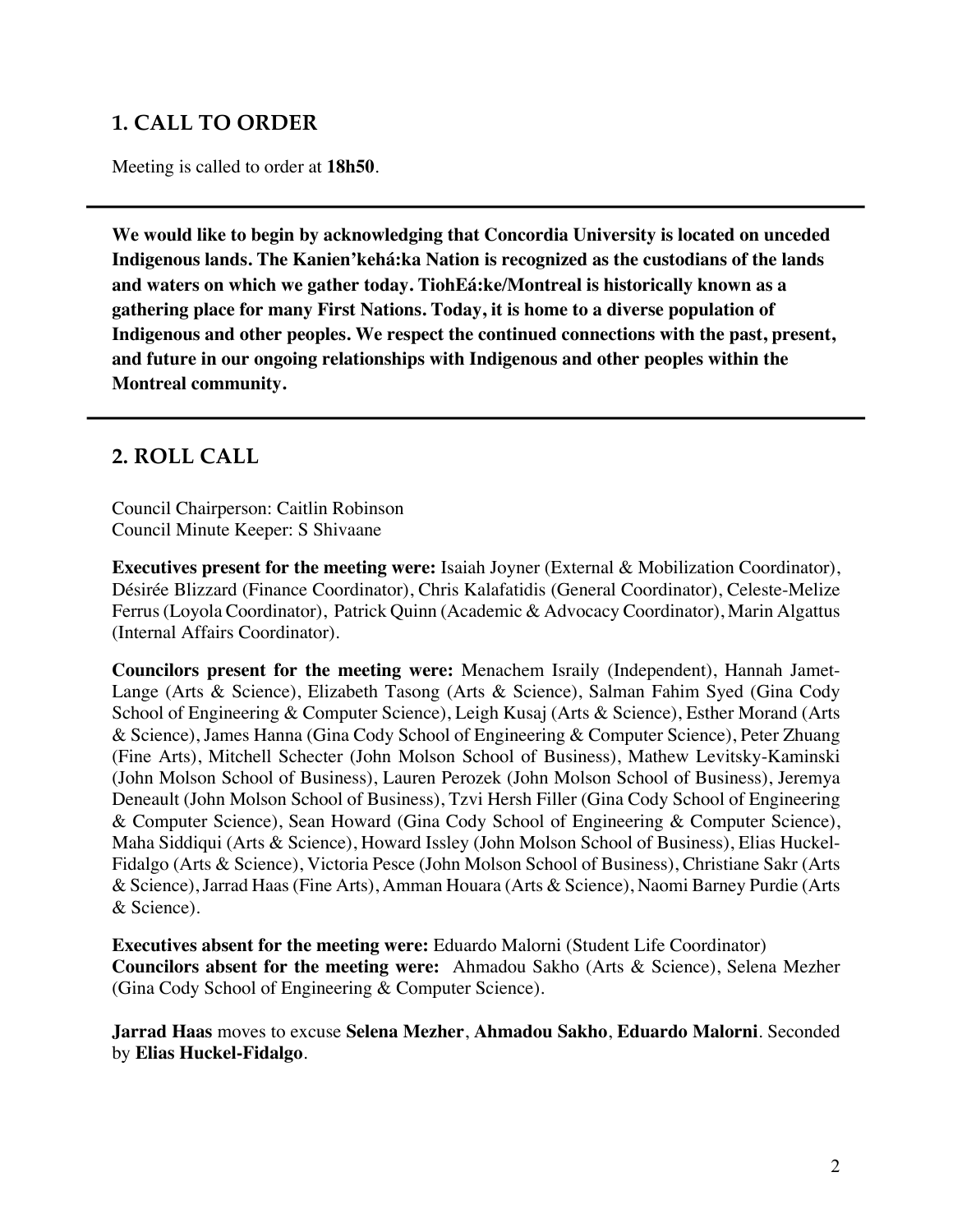# **3. APPROVAL OF THE AGENDA**

**Chairperson** moves to add Appointments.

**Sean Howard** moves to add Campaigns Coordinator Position.

**Isaiah Joyner** moves to remove Campaigns Coordinator Position. Seconded by **Victoria Pesce**.

**Isaiah Joyner**: Previous councillors have already discussed this with me. We have already had a discussion on this during this mandate. This would intercept the hiring issues between Executives and QP Unionised Executives.

**Sean Howard**: We have responsibility to the CSU to serve students. This would be holding the CSU responsible to student life.

**Isaiah Joyner**: How much research was done prior to bringing this motion to council?

**Sean Howard**: I've been looking into since shortly before the start of this semester. This has not been done suddenly.

**Tzvi Hersh Filler**: Can we do this?

**Chairperson**: Council can discuss it.

**Isaiah Joyner**: Did anyone approach the different executives, QP executives or the people in the position? Was this all second-hand research?

**Sean Howard**: Multiple executives were consulted. I am not the only councillor who is concerned with this. Howard had been looking into this as well. He consulted with you. I have spoken about this with Chris and Howard. This is about QP 4512 and their issues with the CSU. I've been made aware of grievances from QP that have expired. QP is also led by a someone is not a CSU employee.

**Naomi Barney Purdie** calls to question. Seconded by **Esther Morand**.

**VOTE** (in favour of considering motion) For: 11 Opposed: 7 Abstentions: 1 *Fails.* 

**Tzvi Hersh Filler** moves to pull mid-term report.

**Salman Fahim Syed** moves to approve agenda. Seconded by **Victoria Pesce**. *Carries.*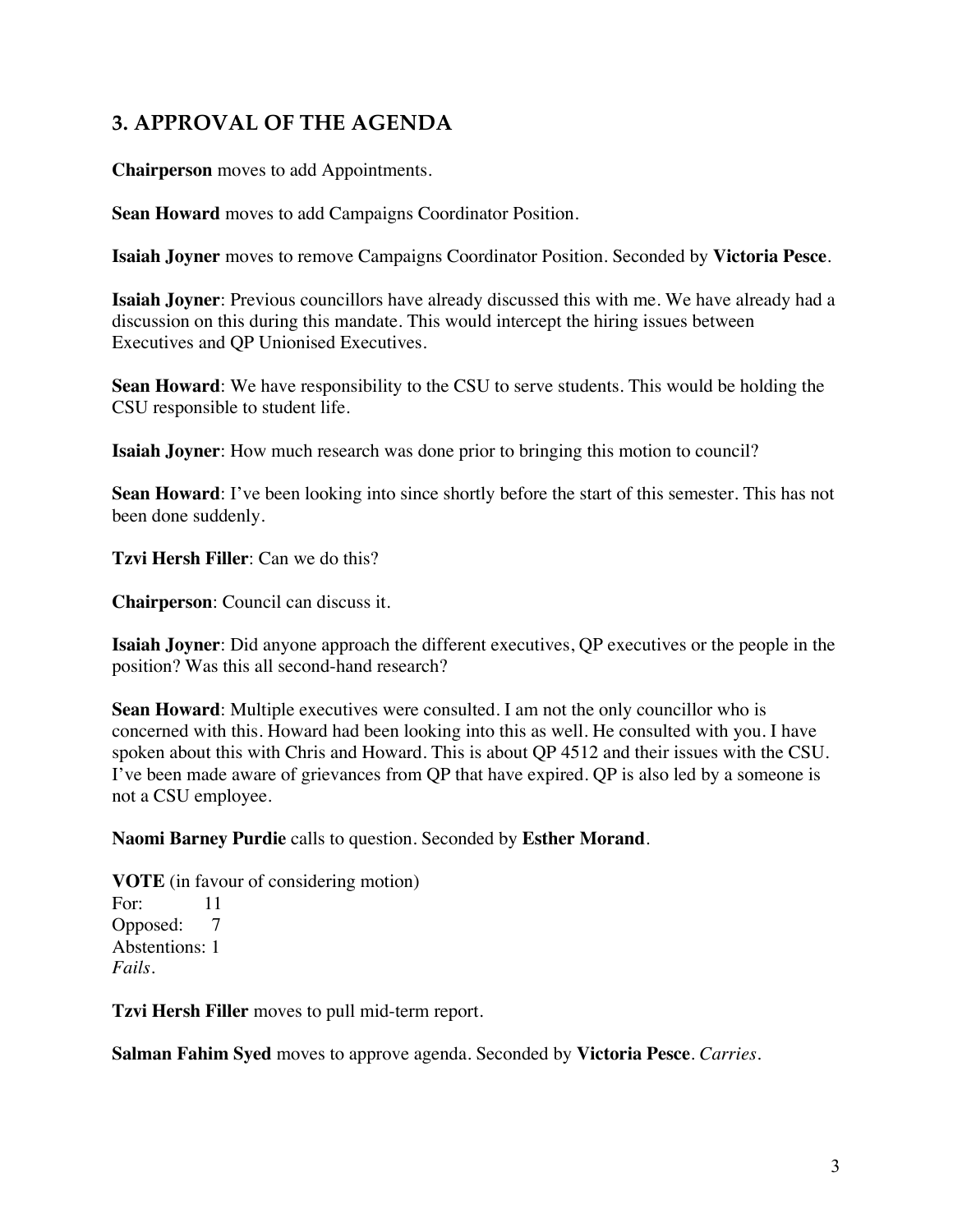# **5. PRESENTATION AND GUEST SPEAKERS**

# **a) Ratification of CEO Report**

**Patrick Quinn**: You were supposed to publish all complaints. Mine was not there.

**CEO**: There are different degrees of complaints. What was your complaint?

**Patrick Quinn**: You are supposed to publicly state all complaints you received in your report.

**CEO**: I'm not sure.

**Victoria Pesce**: Your report needs to be more organised.

**Maha Siddiqui**: A lot of the complaints are about how you were unavailable to answer questions or how you responded late. Are you able to carry out this mandate properly? What did you need for you to do your role better?

**CEO**: A lot of people asked questions that could be answered by reading the Standing Regulations.

**Maha Siddiqui**: For next year, what would you advise we restructure?

**CEO**: The CEO should have another role, it's not just about organised debate and putting posters up.

**James Hanna:** The CEO is supposed to give all reports 5 days after elections. Why did we have to wait so long?

**CEO**: I have no idea.

**Chris Kalafatidis** moves to go into Closed Sessions with an exception for Mathieu Kazan-Xanthopoulos. Seconded by **Salman Fahim Syed**.

**Victoria Pesce** motions to add 10 minutes to agenda point.

#### **VOTE**

For: 14 Opposed: 2 Abstentions: 2 *Carries.* 

**Chris Kalafatidis** moves to approve CEO's report. Seconded by **Victoria Pesce**.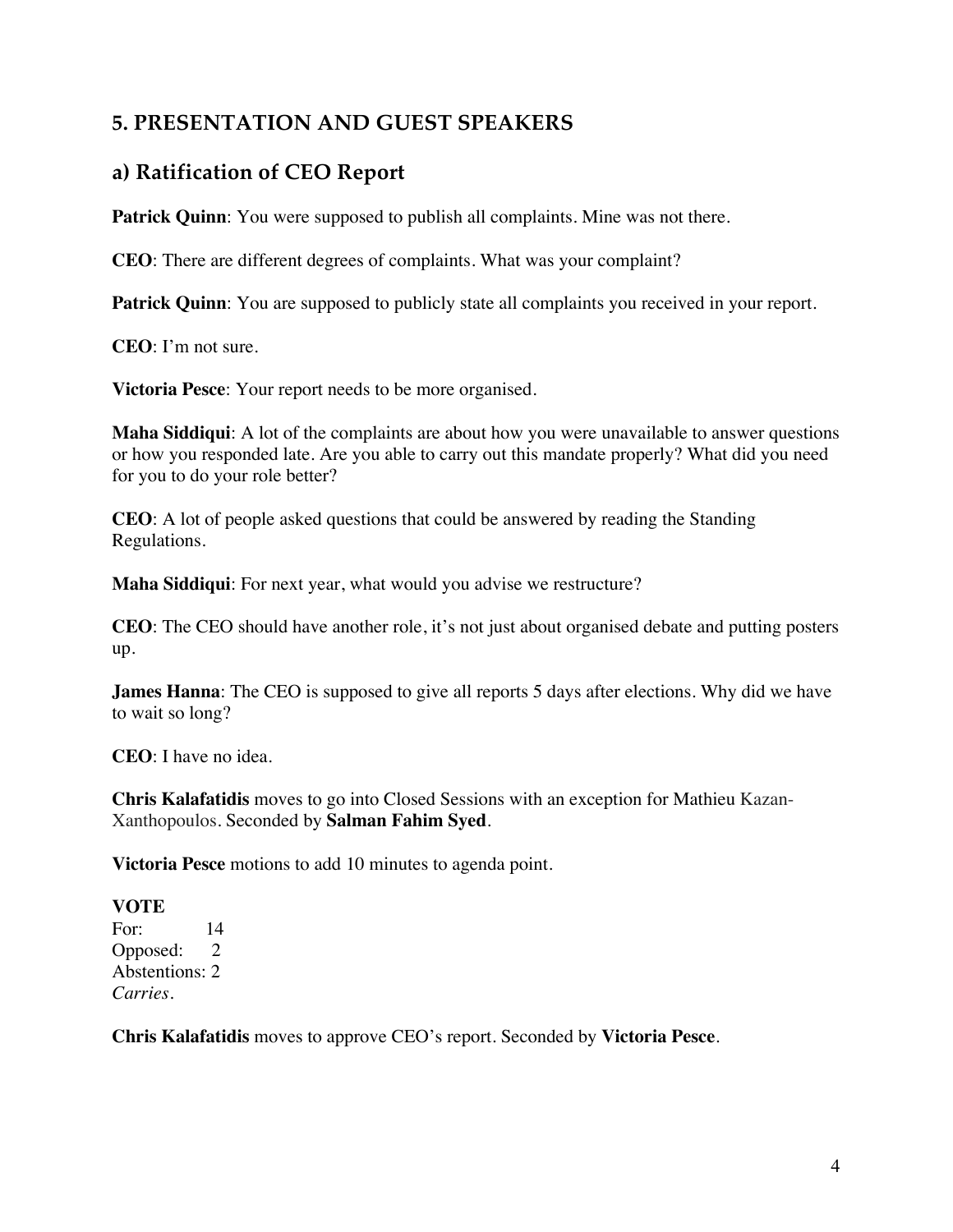**VOTE** For: 2 Opposed: 16 Abstentions: 2 *Fails.*

**James Hanna** moves to add the following amendment. Seconded by **Victoria Pesce**. *BE IT RESOLVED THAT* the CEO re-submit his report to include all complaints received during electoral process by the next meeting, including the ones regarding the CEO himself. This to also include a justification for the complaints received.

**James Hanna** moves to suspend the rules. Seconded by **Tzvi Hersh Filler**.

**VOTE** For: 9 Opposed: 3 Abstentions: 4 *Carries.*

**Maha Siddiqui** moves to extend by 5 minutes. Seconded by **Victoria Pesce**.

**VOTE**

For: 12 Opposed: 0 Abstentions: 0 *Carries.*

**James Hanna** moves to invite CEO in Closed Sessions. Seconded.

#### **VOTE**

For: 12 Opposed: 5 Abstentions: 2 *Carries.* 

**Victoria Pesce** calls to question. Seconded.

**Jeremya Deneault** moves to extend debate by 10 minutes. Seconded by **Mathew Levitsky-Kaminski**.

#### **VOTE**

For: 6 Opposed: 9 Abstentions: 4 *Fails.*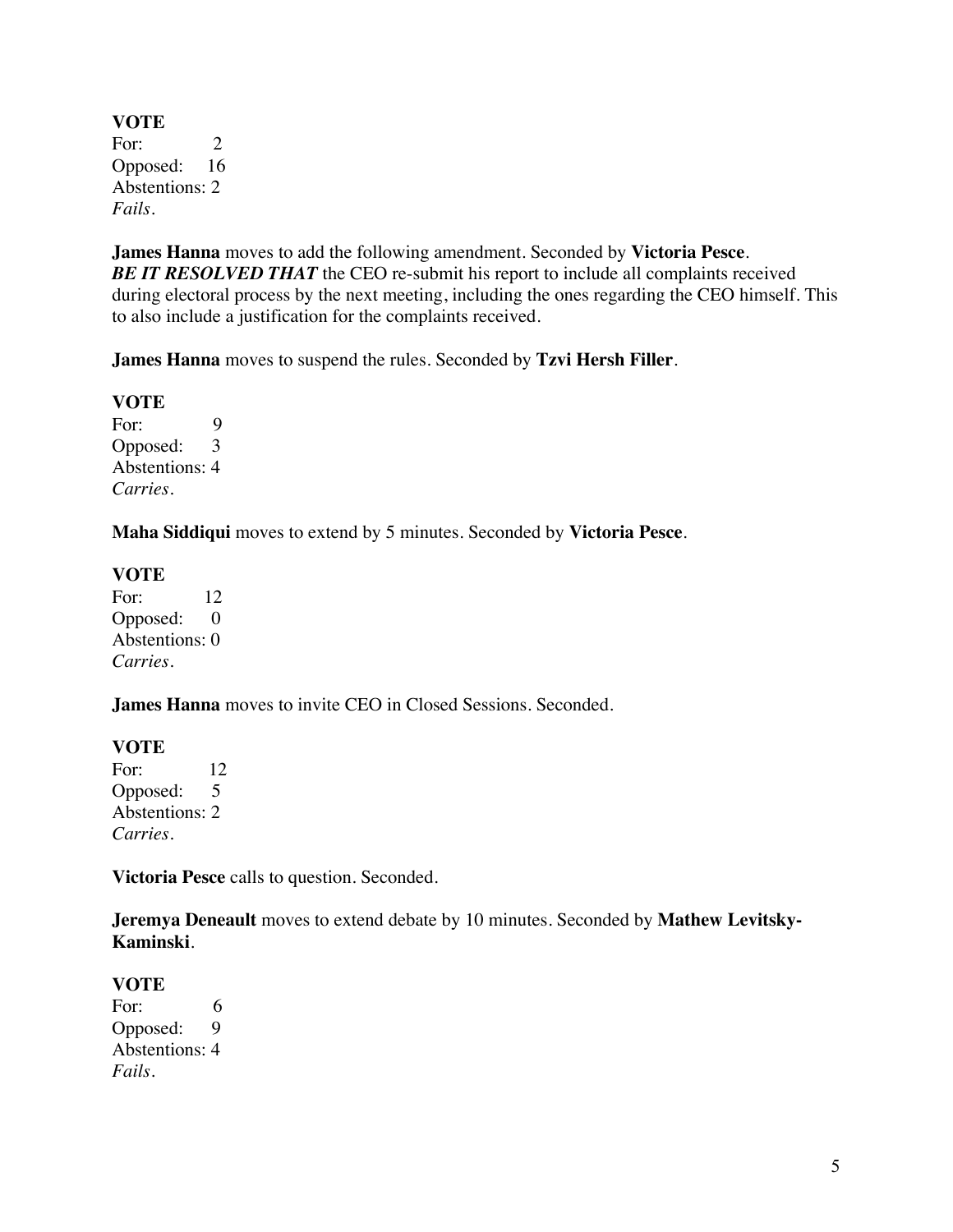**Leigh Kusaj** moves to extend debate by 5 minutes. Seconded by **Mathew Levitsky-Kaminski**. There are oppositions.

### **VOTE**

For: 13 Opposed: 5 Abstentions: 4 *Carries*

**Victoria Pesce** calls to question. Seconded by **Naomi Barney Purdie**. There are oppositions.

**VOTE** For: 11<br>Opposed: 3 Opposed: Abstentions: 1 Carries.

**Peter Zhuang**: I want my abstention noted.

### **VOTE**

For: 15 Opposed: 1 Abstentions: 3 *Carries.* 

**Mathew Levitsky-Kaminski** moves to extend by 1.5 minutes. Seconded by **Mitchell Schecter**.

**Mathew Levitsky-Kaminski** presents the following motion. Seconded by **Mitchell Schecter**.

*WHEREAS* the Chief Electoral Officer did not properly verify signatures and wrongfully disqualified several candidates from running in the November 2019 By-Election;

*WHEREAS* the Chief Electoral Officer has therefore violated the disqualified candidate's rights under CSU Bylaw 3.1 to "run and hold an elected office in the Student Union" and basic democratic principles;

*WHEREAS* this has additionally led to the Faculty of Arts & Science being under-represented;

**BE IT RESOLVED THAT** the Council of Representatives notwithstanding Standing Regulation 281 to remove the current Chief Electoral Officer Florian Prual without prejudice.

**James Hanna** moves to extend by 5 minutes. Seconded. There are oppositions.

## **VOTE**

For: 10 Opposed: 6 Abstentions: 5 *Carries.*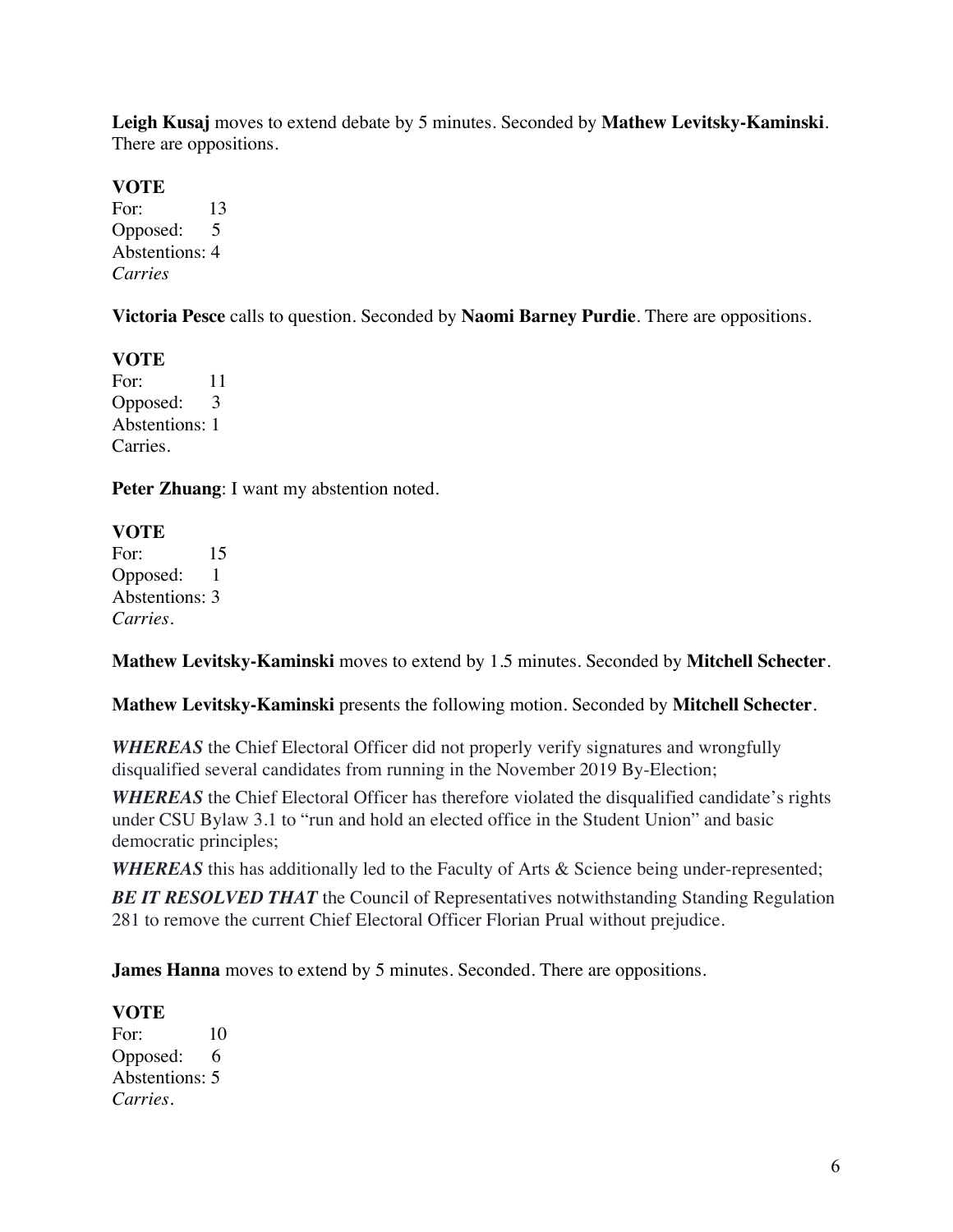**Menachem Israily** moves to extend by 5 minutes. Seconded by **Tzvi Hersh Filler**. There are oppositions.

#### **VOTE**

For: 6 Opposed: 8 Abstentions: 3 *Fails.* 

**Jarrad Haas** calls to question. Seconded.

**Mathew Levitsky-Kaminski** calls Secret Ballot.

Through Secret Ballot, the motion fails.

**Victoria Pesce** moves to go into Open Session. Seconded by **Peter Zhuang**.

**Désirée Blizzard**: Let's never do that again.

## **6. APPOINTMENTS**

### **a) Senate**

**Patrick Quinn**: Senate meets every 2 weeks for Academic Caucus from 12-2pm on Friday. Senate is every month 2-4pm on Friday.

**Elizabeth Tasong**: I'm giving up my seat. I was appointed to this in October because Maha was originally on Senate. I am giving this seat up so Maha can take it back. She would be amazing on this committee.

**Maha Siddiqui**: I was appointed to Senate. While running, I wanted to make some concrete changes. I have already been trained for Senate. We need someone who is qualified and familiar with Concordia's bureaucracy. I already have the experience.

**Naomi Barney Purdie** moves to appoint **Maha Siddiqui**. Seconded by **Elizabeth Tasong**.

**Naomi Barney Purdie**: Maha would be excellent on Senate. In good faith, we should nominate her.

**Jeremya Deneault:** What do you refer to when you say discriminatory?

**Patrick Quinn:** I'll answer this. In September, the eligibility criteria changed and that made Maha barred from sitting on Senate.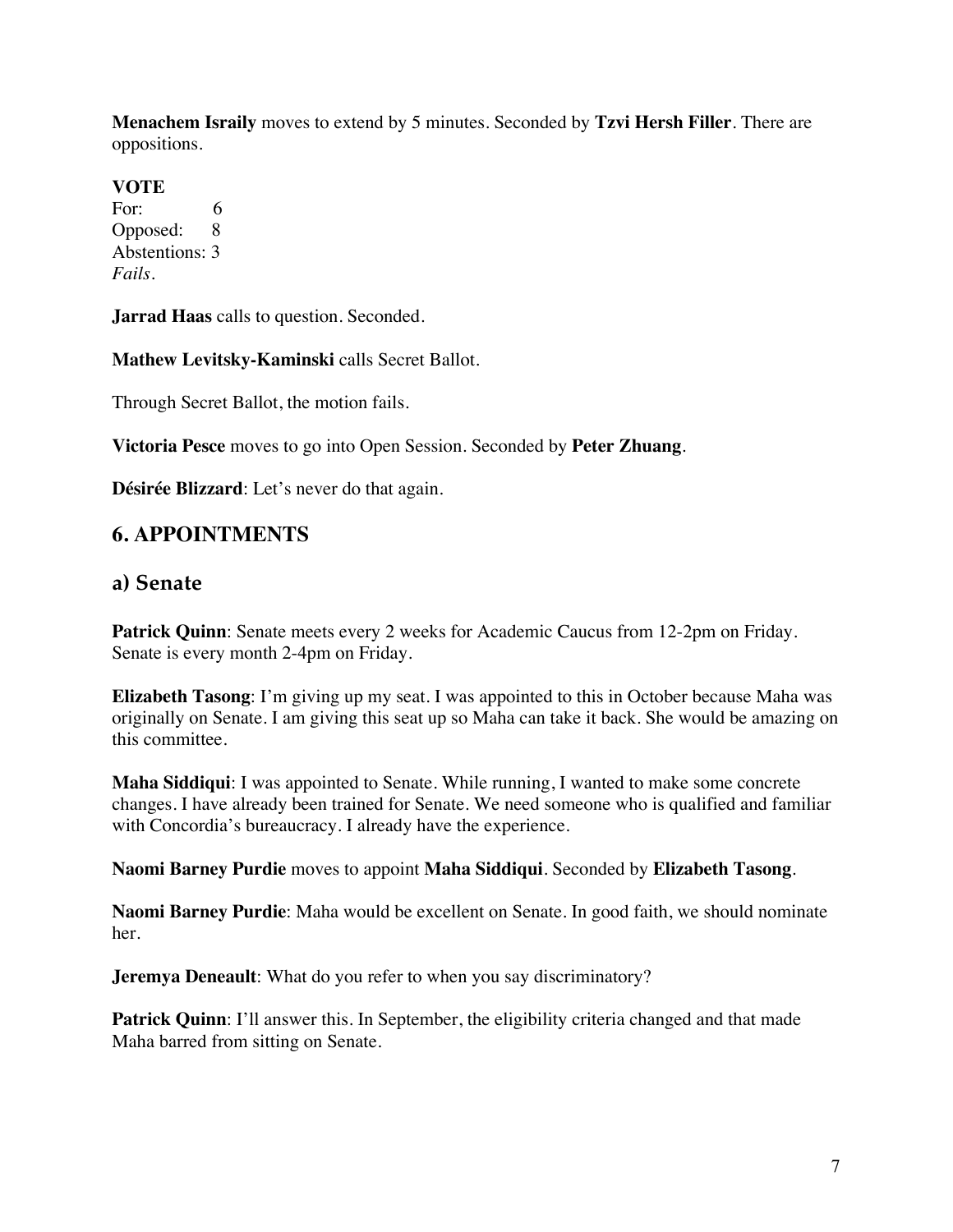**VOTE** For: 15 Opposed: 2 Abstentions: 3 *Carries.* 

**Peter Zhuang**, **Sean Howard** and **Howard Issley** want their abstentions noted.

**Maha Siddiqui** is appointed to Senate.

### **b) Loyola Committee**

**Chris Kalafatidis**: If you care about Loyola issues, want to vote on projects and help out the community, you should sit on this committee.

**Peter Zhuang**: Please choose wisely if you want to sit on this committee.

**Victoria Pesce**: I'd like to advocate for Loyola, it's a good committee.

**Chairperson**: Since there are no nominations for this committee, this will come back next meeting.

### **c) Sustainability Committee**

**Chris Kalafatidis**: If you want to give out funding for different groups, this is the committee you should be on.

**Hannah Jamet-Lange** nominates Self. Seconded by **Jarrad Haas**.

**Peter Zhuang**: When are meetings?

**Leigh Kusaj**: Meetings are whenever we are available. We have some difficulty scheduling meetings.

**Victoria Pesce** moves to appoint **Hannah Jamet-Lange**. Seconded by **Naomi Barney Purdie**.

#### **VOTE**

For: 15 Opposed: 0 Abstentions: 6 *Carries.* 

**Hannah Jamet-Lange** is appointed to Sustainability Committee.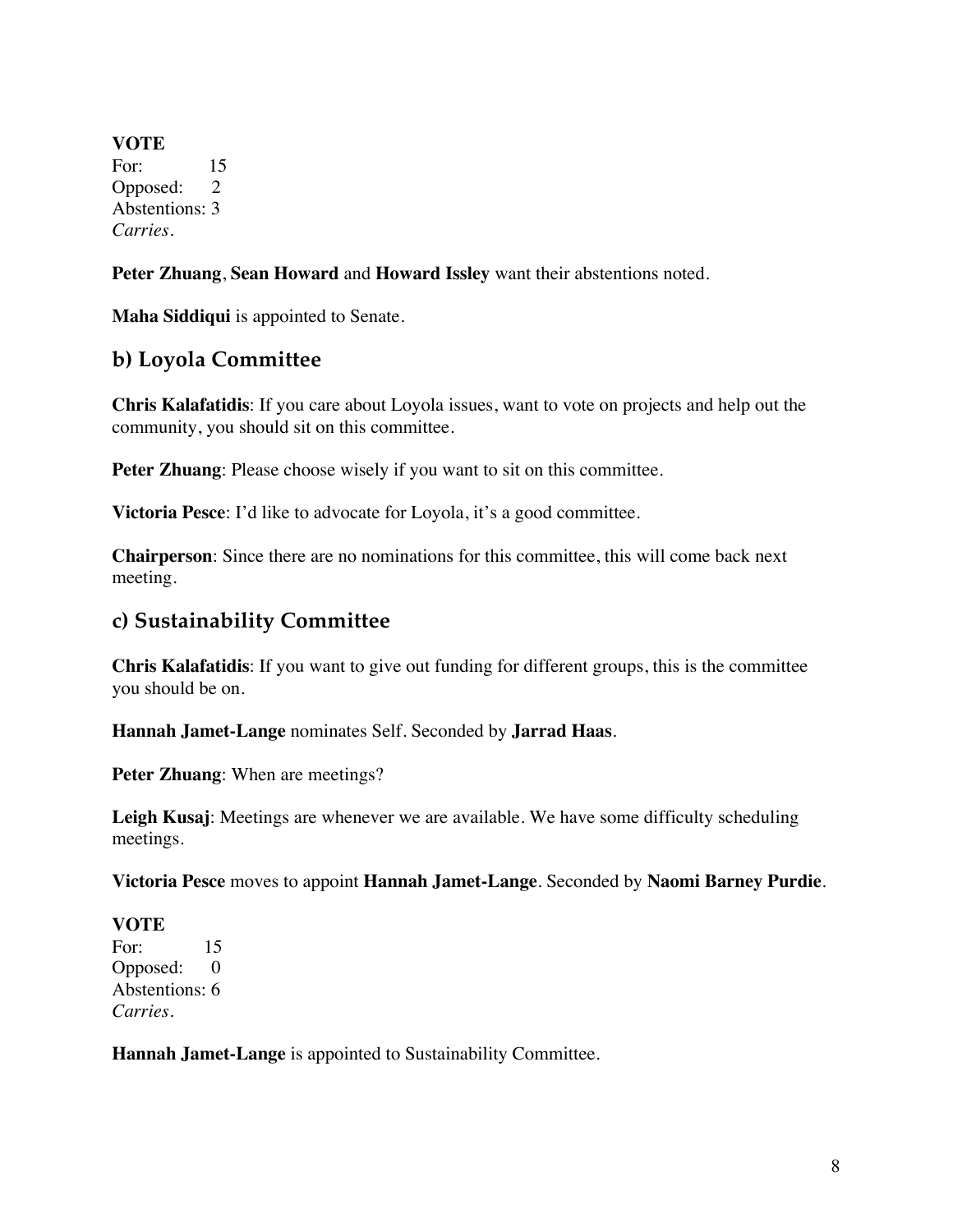# **d) Appointments Committee**

**Salman Fahim Syed:** We appoint people to sit on committees and judicial boards. We don't have a fixed session, but we do meet for long hours at a time.

**Peter Zhuang** nominates Self. Seconded by **James Hanna**.

**Maha Siddiqui** nominates **Christiane Sakr**. Seconded by **Christiane Sakr**.

**Hannah Jamet-Lange** nominates **Elizabeth Tasong**. Seconded by **Elizabeth Tasong**.

**Sean Howard** nominates Self. Seconded by **Menachem Israily**.

**Peter Zhuang** redacts his nomination.

**Chris Kalafatidis**: Sean works very hard.

**Christiane Sakr** redacts nomination.

**Elizabeth Tasong**: I would like to take part in the process and hire students-at-large. I'm committed and will be available. I would be a great part of this team.

**Sean Howard:** I don't sit on any committees right now. I would like to concentrate on getting members at large. When I put my mind to something, I get it done. I'd help to make things move a little quickly.

**Naomi Barney Purdie**: We have in our Standing Regulations, gender equity for appointments. In the spirit of gender equality, Elizabeth is very qualified. She is very good.

**Maha Siddiqui**: I'm vouching for Elizabeth based on her person. I work with her in two different committees. I can attest to her work ethic and her sense of unbiases. She is able to make mature decisions and she is always available.

**Hannah Jamet-Lange**: Elizabeth is very hardworking.

**Menachem Israily**: History need not be the most important decision. Sean is a hard worker and a sharp critical thinker.

**Jarrad Haas** calls to question.

By Secret Ballot, **Sean Howard** is appointed to Appointments Committee.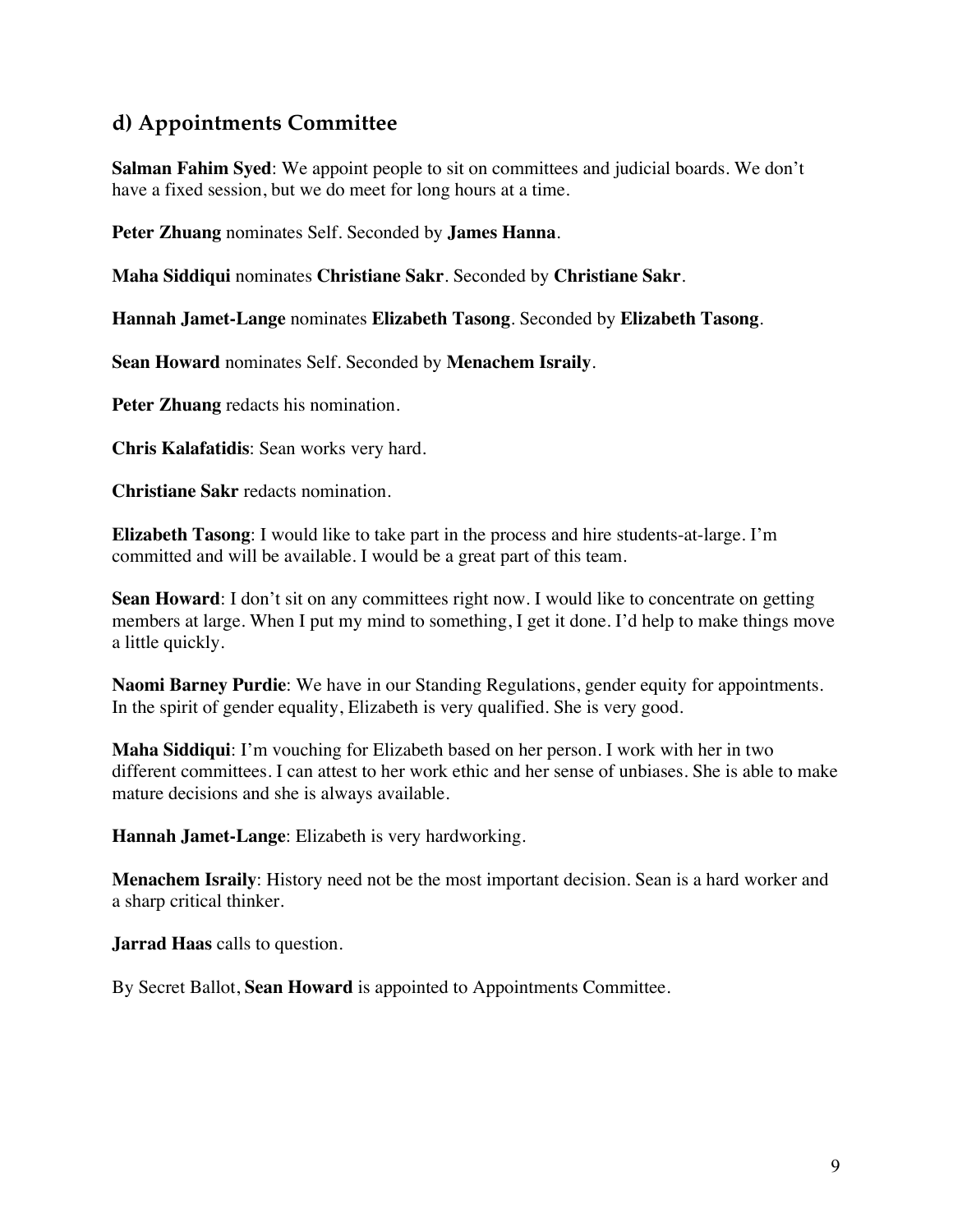# **e) Online Opt-Out Committee**

**Chris Kalafatidis**: Hershey wants to sit on the Independent Student seat. He's willing to do the work.

**Chris Kalafatidis** presents the motion. Seconded by **Jarrad Haas**. **BE IT RESOLVED THAT** that Hershey remain on the online-opt out committee.

*Carries.*

# **f) Student Life Committee**

**Lauren Perozek**: We have around \$40k we hand out to special student projects. Usually we concentrate on school projects, events, master's projects, small projects that try and help as many students as possible. We meet once a month. Meetings take less than an hour.

**Jeremya Deneault** nominates **Tzvi Hersh Filler**. Seconded by **Tzvi Hersh Filler**.

**Peter Zhuang** nominates Self. Seconded by **Tzvi Hersh Filler**.

**Tzvi Hersh Filler** redacts his nomination.

**Tzvi Hersh Filler** moves to appoint **Peter Zhuang**.

**Peter Zhuang**: I've been on Student Life before. It's the last semester before I graduate, and I'd like to use this time to help students.

#### **VOTE**

For:15 Opposed: 2 Abstentions: 5 *Carries.* 

**Peter Zhuang** is appointed to Student Life Committee.

## **g) External Committee**

**Isaiah Joyner**: We look over grant projects. Our meetings are when everyone is available to meet.

**Hannah Jamet-Lange** nominates **Elizabeth Tasong**. Seconded by **Elizabeth Tasong**.

**Peter Zhuang** nominates Self. Seconded by **Howard Issley**.

**Lauren Perozek** nominates Self. Seconded by **Salman Fahim Syed**.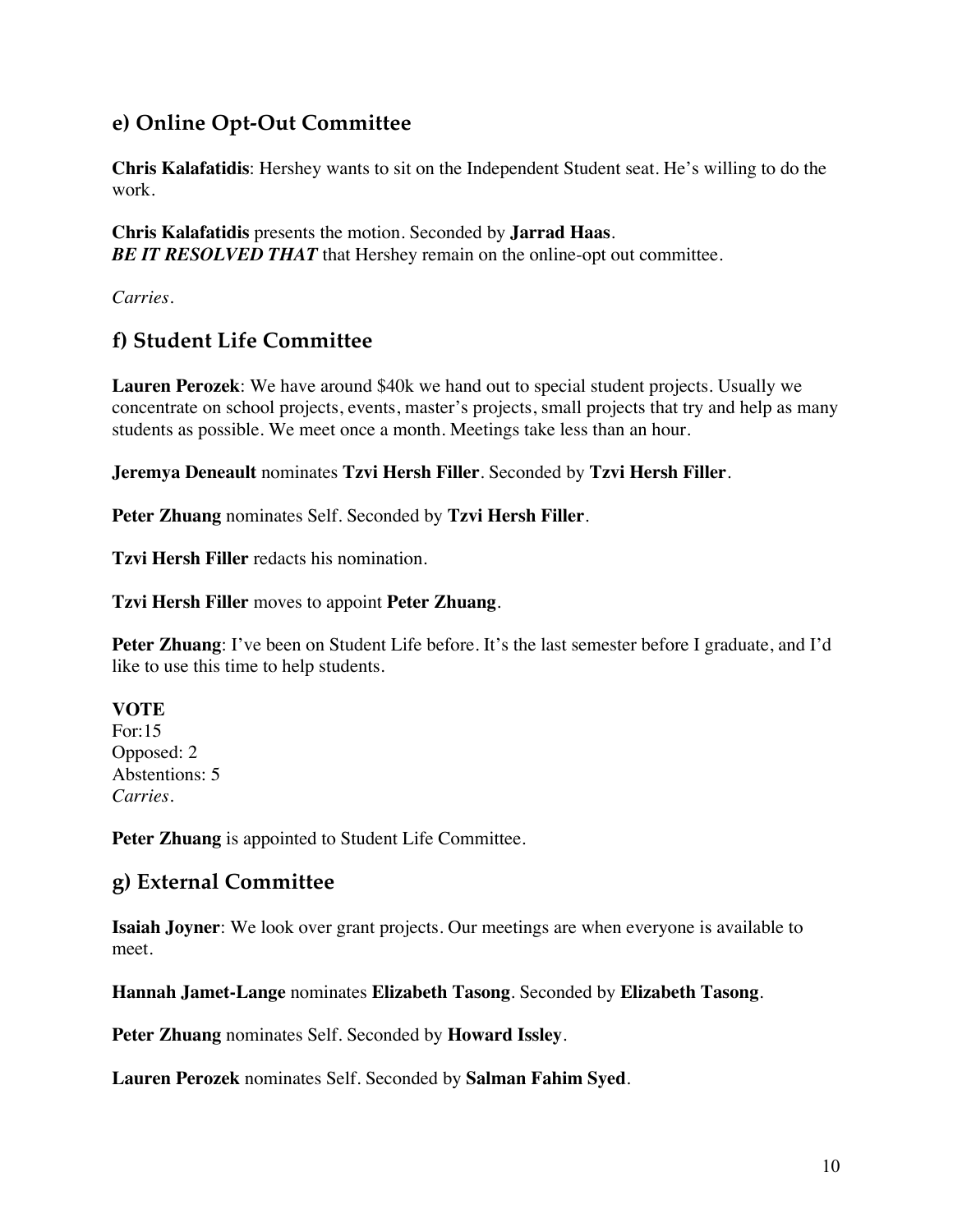**Peter Zhuang** redacts his nomination.

**Jeremya Deneault** nominates Self. Seconded by **Howard Issley**.

**Lauren Perozek**: It sounds like fun

**Jeremya Deneault**: I told Isaiah I would run if there was space.

**Lauren Perozek**: This is directly at Jeremya. You didn't have time for Student Life, how do you have time.

**Jeremya Deneault**: My Monday has cleared up.

**Isaiah Joyner**: Similar to Student Life, I send out a whentomeet. If you're only available Monday, you might not be so suitable for the seat. We usually meet on Wednesdays.

**Jeremya Deneault** redacts his nomination.

**Victoria Pesce** moves to appoint **Lauren Perozek**. Seconded by **Jarrad Haas**.

**Lauren Perozek** is appointed to External Committee.

## **7. RETURNING BUSINESS**

## **a) Academic Caucus Minutes**

**Jarrad Haas** moves to go into Closed Session. Seconded by **Victoria Pesce**.

**VOTE** For: 12 Opposed: 1 Abstentions: 9 *Carries.*

Minutes are ratified.

#### **b) Judicial Board**

**Salman Fahim Syed** moves to ratify Appointments Committee Minutes. Seconded by **Lauren Perozek**.

**Arad** calls to question. Seconded by **Amman Houara**. There are oppositions.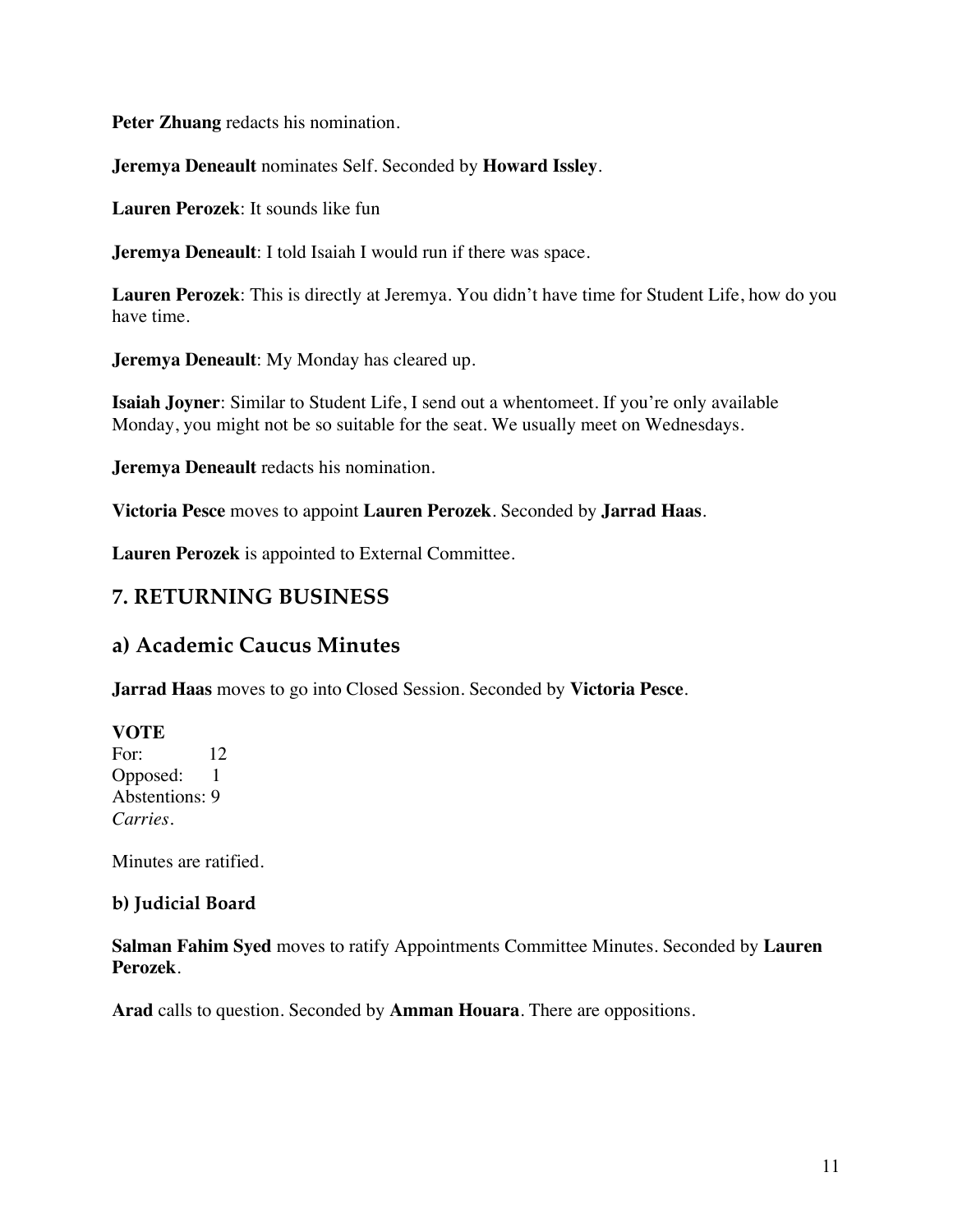#### **VOTE**

For: 19 Opposed: 0 Abstentions: 1 *Carries.* 

### **VOTE**

For: 22 Opposed: 0 Abstentions: 0 *Carries.* 

**Victoria Pesce** moves to move into Open Session. Seconded by **Maha Siddiqui**.

**Victoria Pesce** moves to ratify minutes of Closed Session. Seconded by **Salman Fahim Syed**.

# **8. NEW BUSINESS – SUBSTANTIVE**

# **a) Setting Elections Dates**

**Chris Kalafatidis** presents the following motion. Seconded by **Victoria Pesce**.

*WHEREAS* a lack of fixed election dates makes it difficult to effectively advertise elections. An example of this is the Executive Team cannot book a banner for the metro tunnel in advance or create promotional materials with the proper dates in advance; *WHEREAS* last year there was a lack of representation in the faculties of JMSB, GCS, and independent students with only 2 students running for 6 JMSB seats, 2 students running for 8 GCS seats, and 0 of 2 running for independent seats;

*BE IT RESOLVED THAT* the Council of Representatives notwithstand Sections 245, 290, 296, and 314 in order to set the following election dates:

1. Announcement of the Poll: The Announcement of the Poll shall be on February 17, 2020.

2. Nomination Period: Shall be from February 17 to March 6.

3. Campaigning Period: March 9 to March 16. Postering may begin on March  $8<sup>th</sup>$  at

9 PM in accordance with Standing Regulation 325.

4. Polling Period: March 17, 18, and 19.

**BE IT RESOLVED THAT** the budgetary impact of the motion is nil.

**Chris Kalafatidis:** It's usually under the purview of the CEO to set election dates. Candidates tend to not know when election dates are. This makes things more organised. I want to book space in the metro tunnel. We need set election dates for that.

**Hannah Jamet-Lange**: Would this be fixed for this election or forever?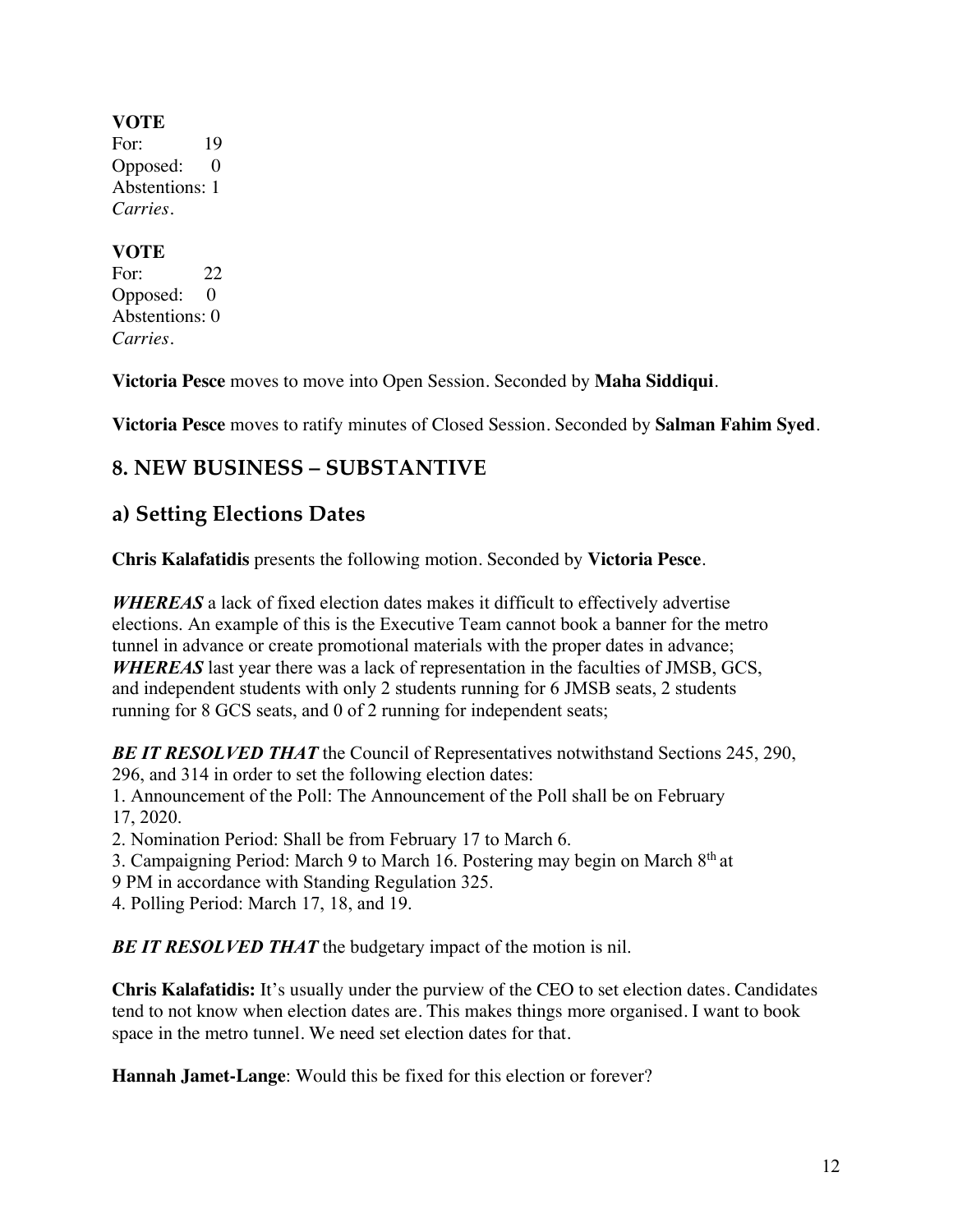**Chris Kalafatidis**: Just for this. I'm working on Election policies with Policy Committee.

**Hannah Jamet-Lange**: Elections are usually at the end of March. This would give people who don't know about the CSU less time to prepare. Unless this is going to be publicised before the announcement?

**Chris Kalafatidis**: The announcement of the poll moved forward. Nomination period is way longer. Campaigning is now 6 university days.

**James Hanna**: This is a great idea.

**Isaiah Joyner**: If whole team gets disqualified, it gives Judicial Board enough time to prepare and make a decision.

**Victoria Pesce** calls to question. Seconded by **Maha Siddiqui**.

#### **VOTE**

For: 18 Opposed: 0 Abstentions: 3 *Carries.* 

**Tzvi Hersh Filler** wants his abstention noted.

## **b) Mid-Mandate Report**

**Tzvi Hersh Filler**: The first line states that the CSU represents 35 000 students. I would like the GC to amend the first line to reflect the 5200 students who actually voted.

#### Seconded by **Mitchell Schecter**.

**Tzvi Hersh Filler**: We don't have 35 000 undergraduate students. We are claiming to represent all of the students. We have not ever asked for their explicit permission to claim that. There have been students who have asked to not be represented.

**Isaiah Joyner**: The CSU is legally obligated to represent all students. Everybody pays into the union. Whether people know what it is or not, every we decision we make represents them. 5200 represents our participation rate. Also, the excel sheet you're referring to is not accurate. The administration do not tend to disclose the actual number.

**Marin Algattus**: More than 5000 are represented under Insurance which we advocated for. There are people who use Advocacy and HOJO and the Clubs that I work for who don't vote.

**Lauren Perozek**: The number of people who are voting has increased. If you want people to vote, you need more advertising.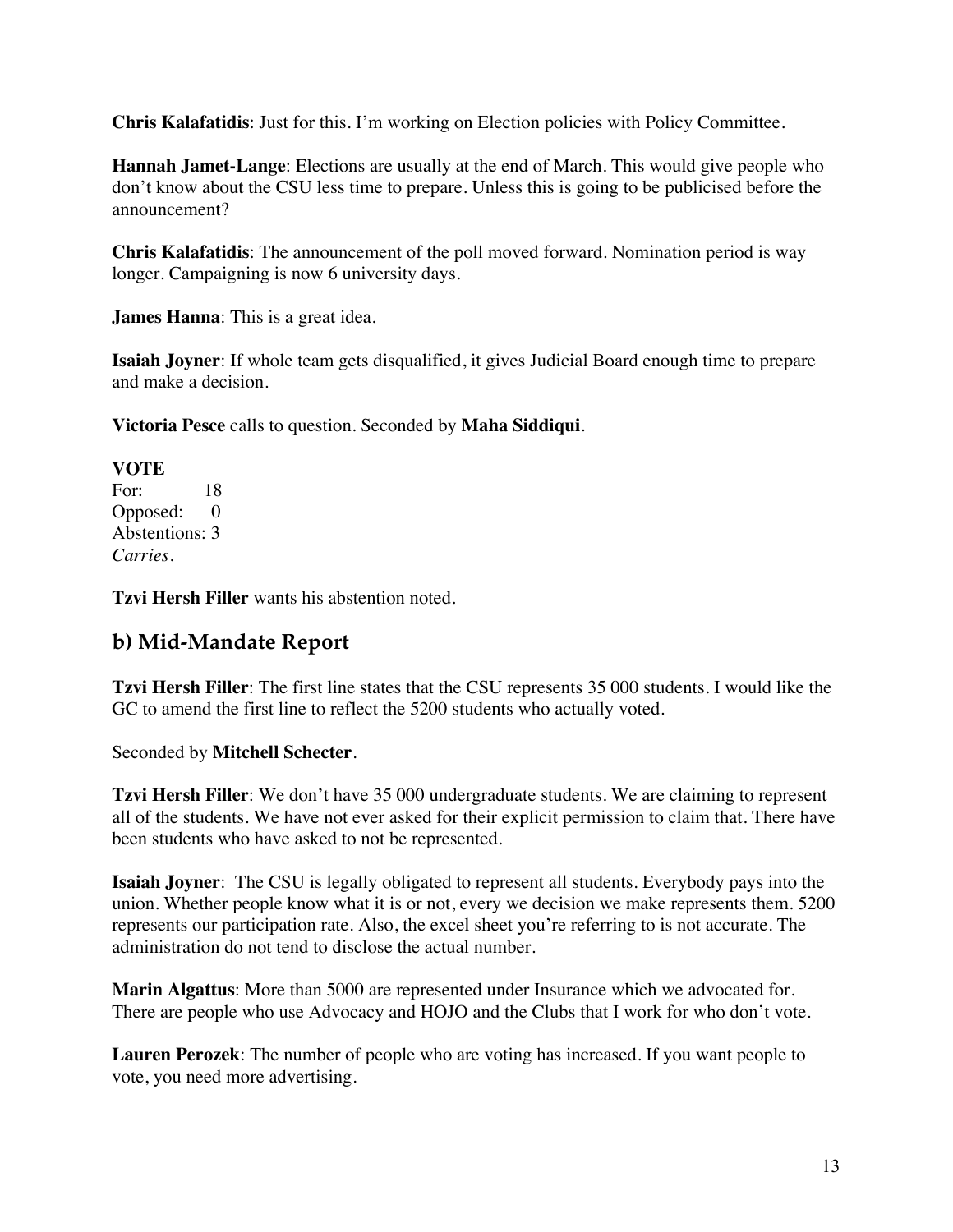**Désirée Blizzard** calls the question. There are oppositions.

**VOTE** (to call the question) For: 18 Opposed: 3 Abstentions: 1 *Carries.*

**Peter Zhuang** wants his abstention noted.

**VOTE** For: 3 Opposed: 15 Abstention: 4 *Fails.* 

Patrick Quinn moves to approve mid-mandate report. Seconded.

**Patrick Quinn**: This was a huge team effort. I hope you approve our mid-mandate report.

**Tzvi Hersh Filler**: This wasn't a criticism of anyone. I just think it's dishonest. When we say that students asked us to go to administration, it's the ones who voted who asked this.

**Mathew Levitsky-Kaminski**: It's voters' responsibility to vote. If 30 000 people decided not the vote, it's on them.

**Victoria Pesce** calls to question.

#### **VOTE**

For: 21 Opposed: 0 Abstention: 1 *Carries.* 

### **9. NEW BUSINESS – INFORMATIONAL**

**Peter Zhuang**: Councillors have been doing things that are unacceptable. Yesterday, someone sent me a message telling me I was doing everything wrong. You can't be doing this as a councillor, and this keeps happening.

**Maha Siddiqui**: This is not an appropriate thing to be discussed in Council.

**Chairperson**: It's up to Council to discuss what is closed or not. I want to stress that interpersonal conflict should be done outside of Council.

**Chris Kalafatidis**: When people are talking, please let them finish speaking.